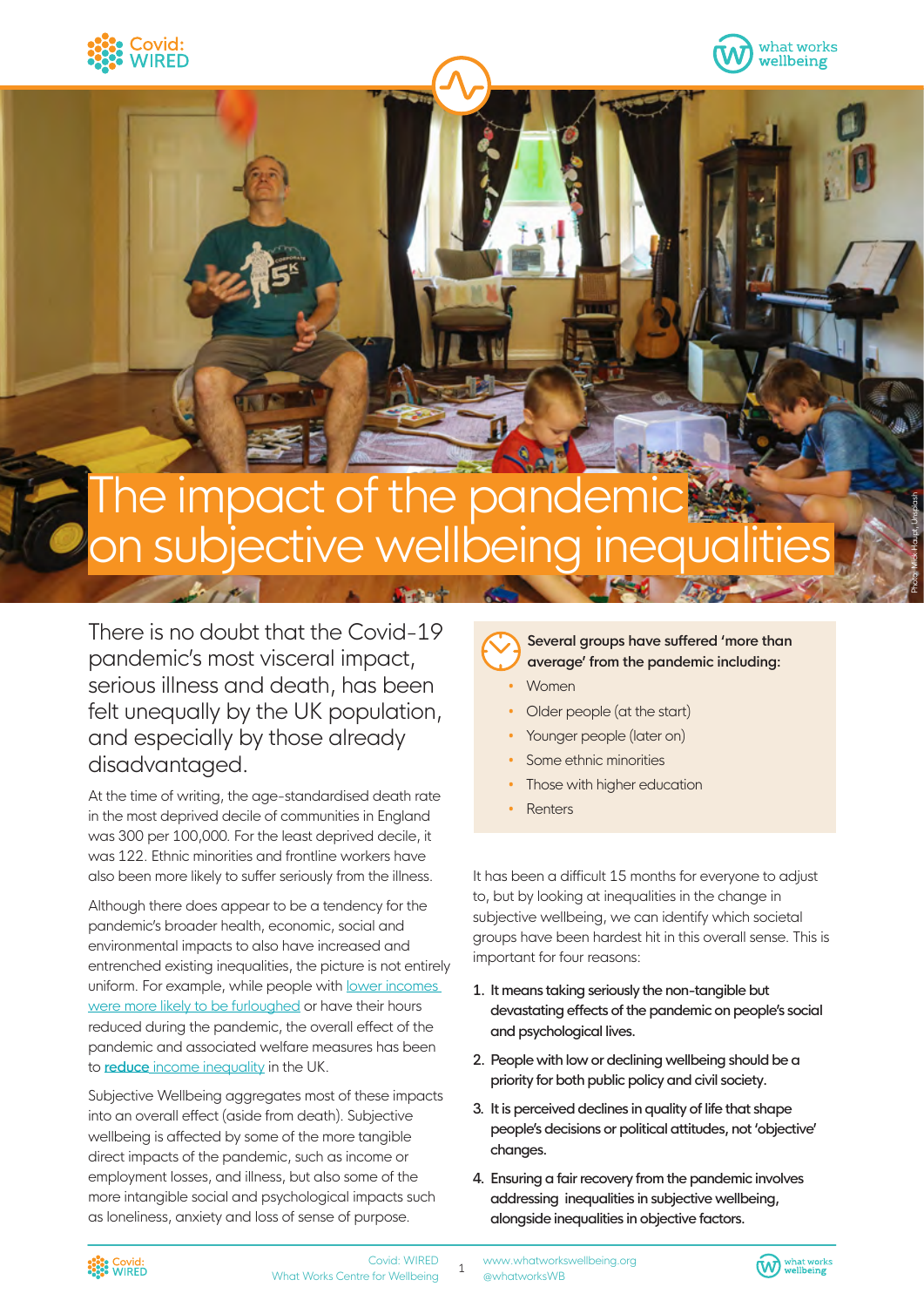

The [Covid Wellbeing Inequalities Research Evidence Dashboard](https://whatworkswellbeing.org/covid-19-inequalities-dashboard/) (Covid-WIRED) includes findings from 25 studies that have reported inequalities in subjective (or self-reported) wellbeing. These studies have reported on inequalities in terms of gender, age, ethnicity and education level, amongst other factors. Inequalities rose between some groups but fell between others, highlighting the importance of taking a detailed and disaggregated look at how people are doing in the UK and what is driving changes in subjective wellbeing.

# DATA SOURCES

Four sources have been particularly important in tracking changes in subjective wellbeing during the pandemic. Perhaps the most authoritative is the ONS's [Annual Population Survey](https://www.ons.gov.uk/peoplepopulationandcommunity/wellbeing/datasets/quarterlypersonalwellbeingestimatesnonseasonallyadjusted) (APS), which has been collecting data on subjective wellbeing since 2011. Around 140,000 respondents report subjective wellbeing each year, providing data which allows robust fine-tuned comparisons between different demographic groups. However the turnaround between data collection and reporting is not as timely as some other surveys, with the latest analysis to date conducted on data up until September 2020.

#### **The ONS collect data on 4 personal subjective wellbeing questions:**

- In general, how satisfied are you with life overall?
- In general, to what extent do you feel that the things you do in life are worthwhile?
- How happy were you yesterday?
- How anxious were you yesterday?

Given the need for more rapid data collection, the ONS also conducts the more regular [Opinion and Lifestyles](https://www.ons.gov.uk/peoplepopulationandcommunity/healthandsocialcare/healthandwellbeing/bulletins/coronavirusandthesocialimpactsongreatbritain/11june2021)  [Survey.](https://www.ons.gov.uk/peoplepopulationandcommunity/healthandsocialcare/healthandwellbeing/bulletins/coronavirusandthesocialimpactsongreatbritain/11june2021) Originally a monthly survey, the frequency was increased to weekly at the beginning of the pandemic to respond to the rapidly changing situation. The sample size is much smaller than for the APS (4,000 to 4,500 per wave) , but data is currently reported within a week of data collection and has included all 4 of the ONS' personal wellbeing questions.

Another survey which has collected data on subjective wellbeing since the beginning of the Covid-19 pandemic is the [UCL Covid-19 Social Study](https://www.covidsocialstudy.org/results). Surveys have been conducted weekly since 21st March 2020, just before the first lockdown in the UK was announced. The sample size is impressive (around 17,000 per week), but the sample is selfselecting meaning that its representativeness for the UK population as a whole cannot be guaranteed. Furthermore, whilst it allows one to study in detail the evolution of wellbeing and other variables during the pandemic, it does not permit any analysis of changes as a result of the pandemic, because there was no pre-pandemic benchmark.

Lastly, there is [Understanding Society,](https://www.understandingsociety.ac.uk/) which is a long-standing academic panel survey. In response to the pandemic, Understanding Society have also increased survey frequency, and 8 special Covid-19 waves have been conducted since the beginning of the pandemic. The advantage of this survey is that, as well as providing regular updates, it also allows comparison with data prior to the pandemic. Furthermore, given the panel nature of the study, one can compare an individual's data prior to the pandemic to their responses during the pandemic.

Of course, there are other surveys that have collected data on wellbeing in the UK since the pandemic, including Yougov's [Great Britain Mood Tracker](https://yougov.co.uk/topics/science/trackers/britains-mood-measured-weekly). Some of these will be referred to in this summary as well.



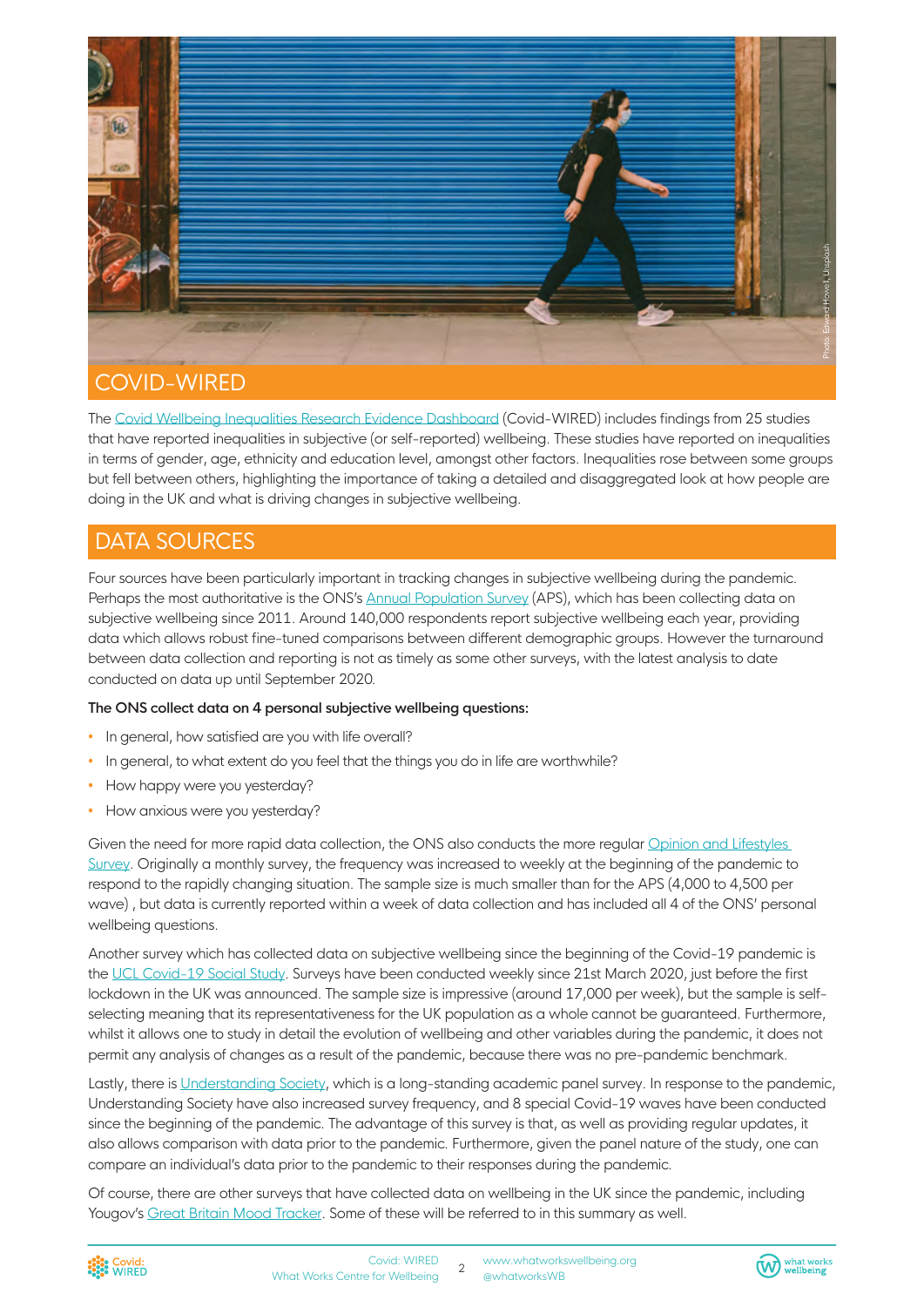### OVERALL IMPACT OF THE PANDEMIC ON SUBJECTIVE WELLBEING

#### **Figure 1: Measures of personal wellbeing**

Adults in Great Britain, March 2020 to June 2021

Overall, how **satisfied** are you with your life nowadays?



Overall, to what extent do you feel that the things you do in your life are **worthwhile?**



Overall, how **happy** did you feel yesterday?







### Before looking at the inequalities in subjective wellbeing it is important to understand the impact of the pandemic on subjective wellbeing overall.

In general, based on the [Annual Population Su](https://www.ons.gov.uk/peoplepopulationandcommunity/wellbeing/datasets/quarterlypersonalwellbeingestimatesnonseasonallyadjusted)rvey, subjective wellbeing fell substantially at the onset of the pandemic. For example, 27.6% of respondents reported low or medium happiness in the quarter April to June 2020, compared to only 23.4% in the same period in 2019. Meanwhile the percentage reporting high or medium levels of anxiety increased from 36.8% to 43.8%. [Wellbeing researchers](https://worldhappiness.report/ed/2021/overview-life-under-covid-19/) have noted that measures of emotional wellbeing have responded more dramatically to the situation than more evaluative measures of wellbeing like life satisfaction.

The APS and the OPN show that wellbeing has recovered since the onset of the pandemic, and has tended to reflect the ups and downs of the situation in the UK. But the latest [Opinions and Lifestyle Survey data](https://www.ons.gov.uk/peoplepopulationandcommunity/healthandsocialcare/healthandwellbeing/bulletins/coronavirusandthesocialimpactsongreatbritain/11june2021) at the time of the writing (data up to 6th June 2021) shows that, whilst happiness has now inched above pre-pandemic levels, life satisfaction and sense of purpose remain below pre-pandemic levels and anxiety levels are still higher. In other words, despite most restrictions in the UK having been lifted and over 50% of the total adult population being fully vaccinated, subjective wellbeing has still not fully recovered.



Source: ONS - [Opinions and Lifestyle Surveys](https://www.ons.gov.uk/peoplepopulationandcommunity/healthandsocialcare/healthandwellbeing/bulletins/coronavirusandthesocialimpactsongreatbritain/11june2021)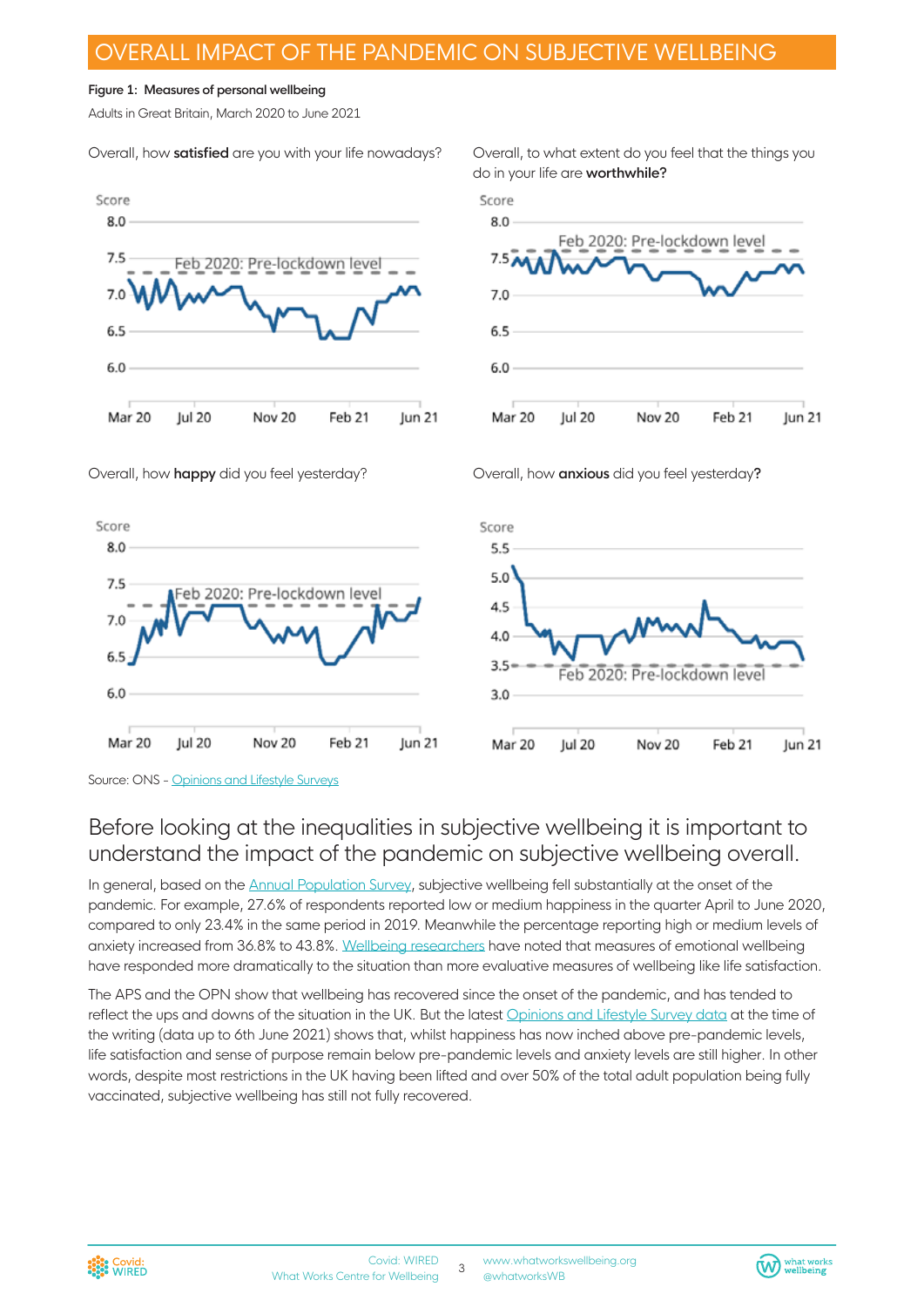# INEQUALITIES IN SUBJECTIVE WELLBEING

This summary will look at inequalities based on gender, age, ethnicity and socio-economic status (including education and income), before considering some other factors that have emerged out of the database.

#### Gender

**Overall**, it's clear that the pandemic has had a larger impact on the subjective wellbeing of females, rather than males. Is this a change to wellbeing inequality? It depends on the measures used and what is controlled for.

Before the pandemic, men and women had almost identical average life satisfaction and women a higher sense of purpose, slightly lower happiness and considerably more anxiety. When we control for religiosity and employment there are no differences between men and women in happiness and women have higher life satisfaction. So, depending on which subjective wellbeing question is considered and whether these factors are controlled for, the difference between men and women can be seen as having increased or decreased.

A [mixed methods](https://www.bennettinstitute.cam.ac.uk/media/uploads/files/Happiness_under_Lockdown.pdf) study helps explain why women's wellbeing has suffered more, and points to additional childcare and home-schooling responsibilities.

Meanwhile two studies looked at differences between boys and girls. Although [one early study](https://www.schooldash.com/blog-2005.html#20200527) found that boys were more affected by lockdown than girls, a [later one](https://impacted.org.uk/covid-19) reported that girls had more anxiety about going back to school after the long break in September 2020.

# Age

Early results on the impacts of the pandemic and lockdown on subjective wellbeing suggested that older people were taking the brunt of the hit. Using data from YouGov's mood tracker, a [study](https://www.bennettinstitute.cam.ac.uk/media/uploads/files/Happiness_under_Lockdown.pdf) by the University of Cambridge found that, up until June 2020, people 65 and over suffered a greater loss of wellbeing than younger age groups.

However, more recent analysis suggests that the picture is more complex. Using data from the APS up until September 2020, [analyses](https://whatworkswellbeing.org/resources/wellbeing-and-age-the-triple-dip/) by the What Works Centre for Wellbeing indicate that, whilst the age group 65-74 were indeed harder hit than other age groups, the age group 75-84 were less hard hit in terms of life satisfaction, although they showed the hardest hit in their sense of purpose. Meanwhile, young people aged 20-34 were also amongst the hardest hit by the pandemic especially as the pandemic progressed.

A couple of other studies provide some explanation for the potentially greater negative impact of the pandemic on young people. The [ONS identify boredom and loneliness](https://www.ons.gov.uk/peoplepopulationandcommunity/birthsdeathsandmarriages/ageing/articles/coronavirusandthesocialimpactsonyoungpeopleingreatbritain/3aprilto10may2020) as factors that are particularly important in explaining low wellbeing amongst young people. Meanwhile, the [RSPH](https://www.rsph.org.uk/about-us/news/rsph-calls-for-more-mental-health-support-for-young-people-in-lockdown.html) and [Mental Health Foundation](https://www.mentalhealth.org.uk/research-and-policies/wave-10-late-february-2021) report greater anxiety about the future and less hope amongst younger people. The Mental Health Foundation in particular track the decline in hope amongst young people between March 2020 and February 2021.

Given this change over time, and also an apparent increase in the gap between the wellbeing of older people (60+) and young people (18-29) in the [Covid-19 Social Study](https://www.covidsocialstudy.org/results) since January 2021, one might expect that the pandemic may have originally affected the wellbeing of older people more, but that the evolution of the pandemic and lockdowns lead to greater impacts on young people in the long-term. However, we have not found a robust analysis of this evolution using representative samples such as the OPN or the APS.

# **Ethnicity**

Two studies using the APS have found that the pandemic has affected the wellbeing of some ethnic minorities more than white people – an [early study](https://www.jacobs.com/sites/default/files/2020-05/jacobs-wellbeing-costs-of-covid-19-uk.pdf) in May 2020 conducted by Simetrica-Jacobs and a more [recent study](https://whatworkswellbeing.org/resources/wellbeing-and-employment-while-working-is-good-for-wellbeing-retiring-is-better/?mc_cid=8686220730&mc_eid=8296a83eec) conducted by the What Works Centre for Wellbeing using data up until September 2020. However the latter only found a consistently larger negative effect across the subjective wellbeing measures for Pakistanis.





Covid: WIRED What Works Centre for Wellbeing